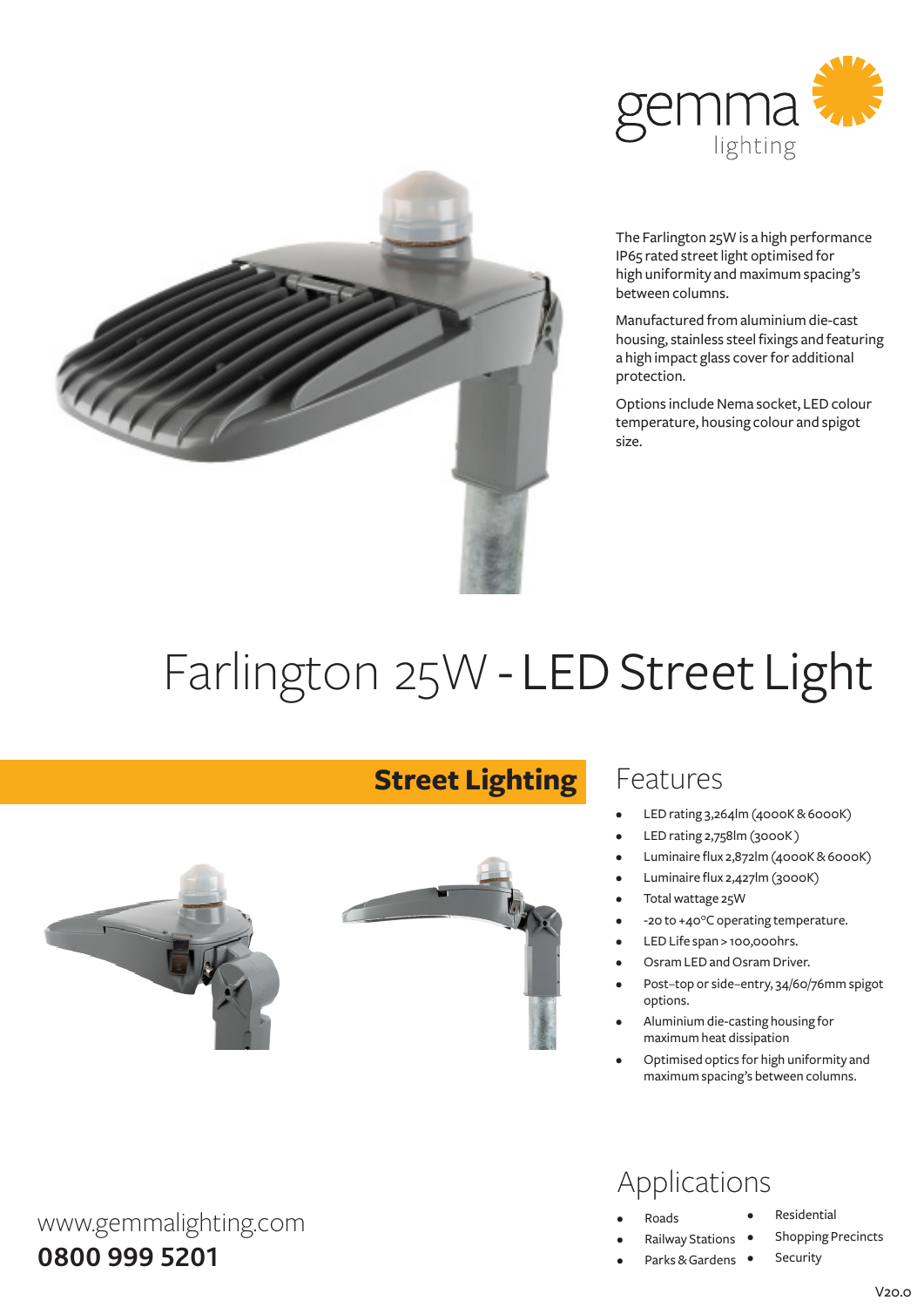

### **Specifications**

Farlington 25W

| <b>Item Number</b>                 | <b>Description</b>                                 | Light Source | LED Rating (Im) | Total Wattage(W) | Colour Name | CCT (K) | g       | Voltage | Drive Current | Luminaire Flux (Im) | Luminaire Efficacy (Im/W) | త్త | <b>Unit Colour</b> | Spigot Size (mm) |
|------------------------------------|----------------------------------------------------|--------------|-----------------|------------------|-------------|---------|---------|---------|---------------|---------------------|---------------------------|-----|--------------------|------------------|
| <b>Standard-6K</b>                 |                                                    |              |                 |                  |             |         |         |         |               |                     |                           |     |                    |                  |
| F25-A4C-00G-34                     | Farlington-25W-LED-AC-6K-Std-Grey-34mm             | LED          | 3,264           | 25               | <b>CW</b>   | 6K      | Ra>70   | 220-240 | 440           | 2,872               | 115                       | 6.0 | Grey               | 34               |
| F25-A4C-00G-60                     | Farlington-25W-LED-AC-6K-Std-Grey-6omm             | LED          | 3,264           | 25               | <b>CW</b>   | 6K      | Ra>70   | 220-240 | 440           | 2,872               | 115                       | 6.0 | Grey               | 60               |
| F25-A4C-00G-76                     | Farlington-25W-LED-AC-6K-Std-Grey-76mm             | LED          | 3,264           | 25               | <b>CW</b>   | 6K      | Ra>70   | 220-240 | 440           | 2,872               | 115                       | 6.0 | Grey               | 76               |
| <b>Standard - 4K</b>               |                                                    |              |                 |                  |             |         |         |         |               |                     |                           |     |                    |                  |
| F25-A4N-00G-34                     | Farlington-25W-LED-AC-4K-Std-Grey-34mm             | LED          | 3,264           | 25               | <b>NW</b>   | 4K      | Ra>70   | 220-240 | 440           | 2,872               | 115                       | 6.0 | Grey               | 34               |
| F25-A4N-00G-60                     | Farlington-25W-LED-AC-4K-Std-Grey-60mm             | <b>LED</b>   | 3,264           | 25               | <b>NW</b>   | 4K      | Ra>70   | 220-240 | 440           | 2,872               | 115                       | 6.0 | Grey               | 60               |
| F25-A4N-00G-76                     | Farlington-25W-LED-AC-4K-Std-Grey-76mm             | LED          | 3,264           | 25               | <b>NW</b>   | 4K      | Ra>70   | 220-240 | 440           | 2,872               | 115                       | 6.0 | Grey               | 76               |
| Standard - 3K                      |                                                    |              |                 |                  |             |         |         |         |               |                     |                           |     |                    |                  |
| F25-A4W-00G-34                     | Farlington-25W-LED-AC-3K-Std-Grey-34mm             | LED          | 2,758           | 25               | <b>WW</b>   | зK      | Ra>8o   | 220-240 | 440           | 2,427               | 97                        | 6.0 | Grey               | 34               |
| F25-A4W-00G-60                     | Farlington-25W-LED-AC-3K-Std-Grey-6omm             | <b>LED</b>   | 2,758           | 25               | <b>WW</b>   | 3K      | Ra > 80 | 220-240 | 440           | 2,427               | 97                        | 6.0 | Grey               | 60               |
| F25-A4W-00G-76                     | Farlington-25W-LED-AC-3K-Std-Grey-76mm             | LED          | 2,758           | 25               | <b>WW</b>   | 3K      | Ra>8o   | 220-240 | 440           | 2,427               | 97                        | 6.0 | Grey               | 76               |
| <b>Standard - Nema Socket - 6K</b> |                                                    |              |                 |                  |             |         |         |         |               |                     |                           |     |                    |                  |
| F25-A4C-05G-34                     | Farlington-25W-LED-AC-6K-Std-Nema Socket-Grey-34mm | LED          | 3,264           | 25               | <b>CW</b>   | 6K      | Ra>70   | 220-240 | 440           | 2,872               | 115                       | 6.0 | Grey               | 34               |
| F25-A4C-05G-60                     | Farlington-25W-LED-AC-6K-Std-Nema Socket-Grey-6omm | LED          | 3,264           | 25               | CW          | 6K      | Ra>70   | 220-240 | 440           | 2,872               | 115                       | 6.0 | Grey               | 60               |
| F25-A4C-05G-76                     | Farlington-25W-LED-AC-6K-Std-Nema Socket-Grey-76mm | LED          | 3,264           | 25               | <b>CW</b>   | 6K      | Ra>70   | 220-240 | 440           | 2,872               | 115                       | 6.0 | Grey               | 76               |
| Standard - Nema Socket <i>-</i> 4K |                                                    |              |                 |                  |             |         |         |         |               |                     |                           |     |                    |                  |
| F25-A4N-05G-34                     | Farlington-25W-LED-AC-4K-Std-Nema Socket-Grey-34mm | LED          | 3,264           | 25               | <b>NW</b>   | 4К      | Ra>70   | 220-240 | 440           | 2,872               | 115                       | 6.0 | Grey               | 34               |
| F25-A4N-05G-60                     | Farlington-25W-LED-AC-4K-Std-Nema Socket-Grey-6omm | LED          | 3,264           | 25               | <b>NW</b>   | 4K      | Ra>70   | 220-240 | 440           | 2,872               | 115                       | 6.0 | Grey               | 60               |
| F25-A4N-05G-76                     | Farlington-25W-LED-AC-4K-Std-Nema Socket-Grey-76mm | LED          | 3,264           | 25               | <b>NW</b>   | 4K      | Ra>70   | 220-240 | 440           | 2,872               | 115                       | 6.0 | Grey               | 76               |

## www.gemmalighting.com